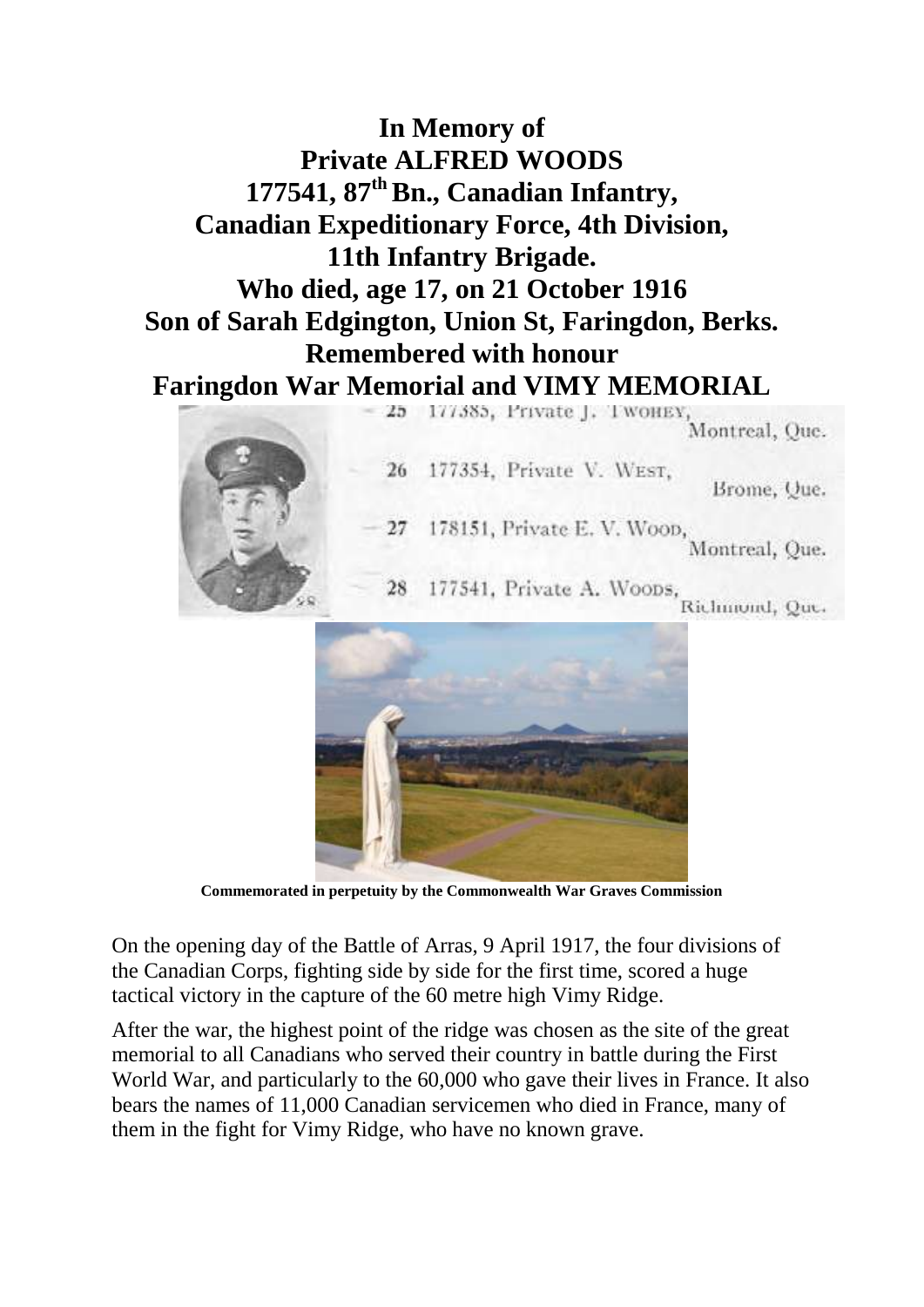In the 1901 census, Alfred Woods, aged 1, is listed as living with his grandparents, two uncles and brother Willie,6, no parents, at 85 Block Green, Faringdon. He was one of ~118,000 children who were sent to Canada under the Child Immigration scheme from 1863-1939.These boys and girls, ranging in age from toddlers to adolescents, were all unaccompanied by their parents, even though only two percent of them were true orphans. Alfred joined the regiment in Richmond, Quebec.

## An extract from **The British Home Children who perished in the First World War**

### **WOODS, Alfred**

Waifs and Strays, arrived Tunisian, 26 May 1913 – dob 13 yrs (c1900) [Faringdon, Berkshire 1899 Sep 2c 265] – 1901 English census Berkshire, Great Faringdon, dist 3, Block Green, Fred 52 general laborer b Berks, Wantage; Elizabeth 51 b Berks, Grove; Fred 17 worker at sawmill b Berks, Stevenson; Ernest 15 b Berks, Milton; Willie gson 6 b Berks Stevenson; Alfred gson 1, b Berks, Faringdon – SN177541 (Ancestry 177549) enlisted Richmond, PQ, 1915, dob 9 May 1898, Faringdon, Berkshire, England, nok (mother) Mrs Sarah Edgington, Union St, Faringdon, Berkshire, occ farm hand, 87th Bn – KIA 21/22 Oct 1916, "Killed in the Area – The Somme.), on Vimy Memorial – Somme.

Alfred probably spent his time in the C of E Sherbrooke Home for waifs and strays called the Gibbs' House on Bowen Street, Sherbrooke, Quebec.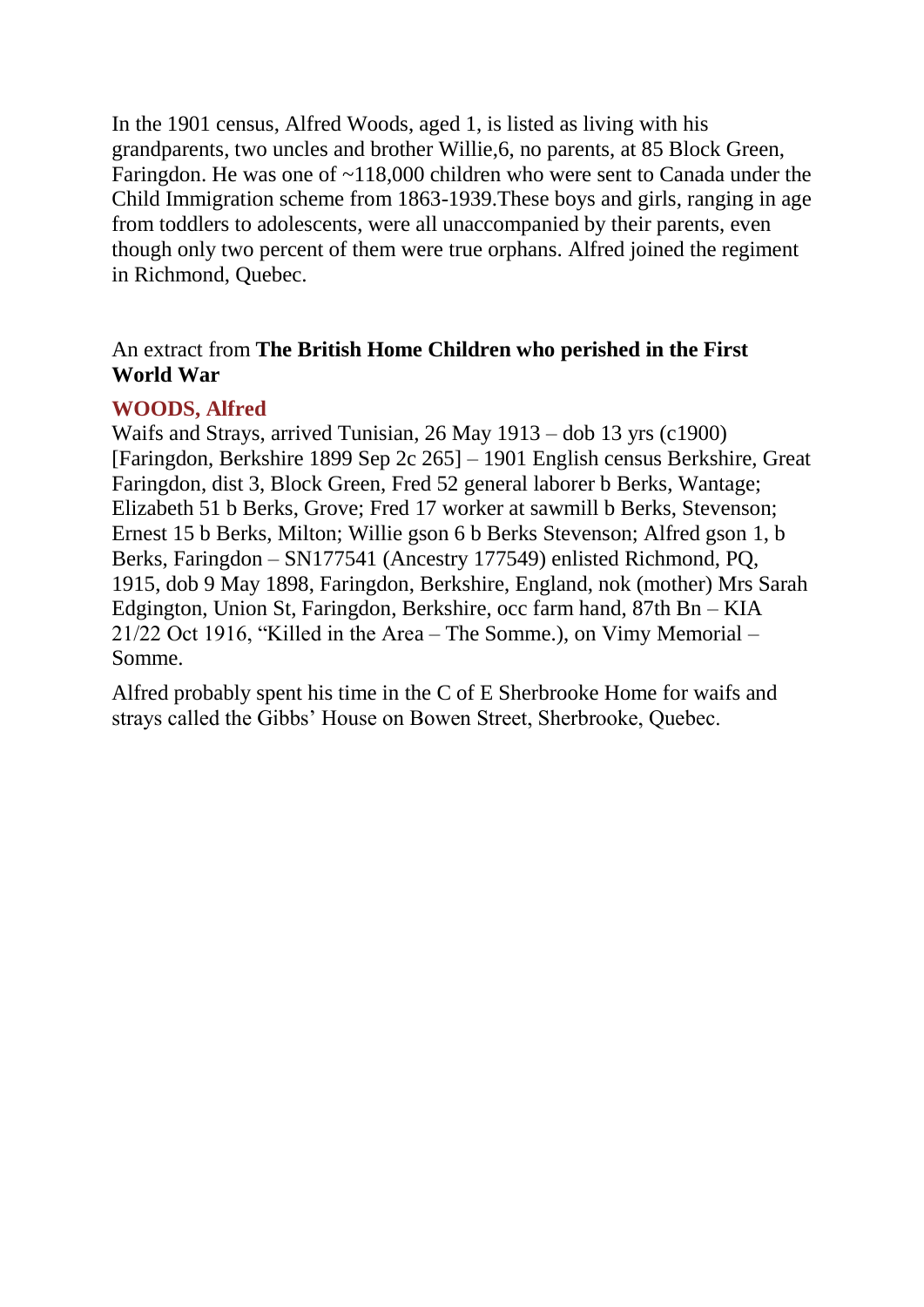#### THE CHURCH OF ENGLAND Incorporated Society for providing **MOMES** FOR WAIFS & STRAYS (otherwise known as "Waifs and Strays.")

# Sherbrooke, Quebec **Church of England Waifs & Strays**

During the period the Society was active in Canada it maintained six receiving homes: Gibbs' Home, Sherbrooke, Quebec (girls' home 1884-97, boys' home 1897-1933); Benyon Home, Sherbrooke, Quebec (boys' home 1884-97) Our Western Home, Niagara-on-the-Lake, Ontario (girls' home 1897-1921) Elizabeth Rye Home, Toronto, Ontario (girls' home 1924-32) Winnipeg Babies' Home, Winnipeg, Manitoba (home for boys and girls aged 0-5, 1909- $11)$ 

|                                    |                                                                                                                                                                                                                                                                                                                                                                                                                                                                                                                                                          |                         | SHEST 21.                   |  |
|------------------------------------|----------------------------------------------------------------------------------------------------------------------------------------------------------------------------------------------------------------------------------------------------------------------------------------------------------------------------------------------------------------------------------------------------------------------------------------------------------------------------------------------------------------------------------------------------------|-------------------------|-----------------------------|--|
| Date of Sailing<br>& Name of Boat. | Boys' Names.                                                                                                                                                                                                                                                                                                                                                                                                                                                                                                                                             | Date of<br>Birth.       | Boards of<br>Guardians.     |  |
| 25th April, 1913                   | Osborn, Frederick G.                                                                                                                                                                                                                                                                                                                                                                                                                                                                                                                                     | 27.10.1898              | Chichester.                 |  |
| ss VICTORIAN.                      | Quayle, Alfred S.                                                                                                                                                                                                                                                                                                                                                                                                                                                                                                                                        | 15, 7, 1899             |                             |  |
|                                    | Robinson, Albert W.                                                                                                                                                                                                                                                                                                                                                                                                                                                                                                                                      | 26, 2,1898              |                             |  |
| (Continued).                       | Saunders, Alfred F.                                                                                                                                                                                                                                                                                                                                                                                                                                                                                                                                      | 2. 5.1898               | Bostiniah                   |  |
|                                    | Sewell, Charles J.<br>and a Canado Nelker, George.                                                                                                                                                                                                                                                                                                                                                                                                                                                                                                       | 9. 3.1899<br>11.11.1897 | Gent T. Keeley 9            |  |
|                                    | Weston, Richard.                                                                                                                                                                                                                                                                                                                                                                                                                                                                                                                                         | 30.11.1897              |                             |  |
| May 1915                           | Willcox, Richard J.                                                                                                                                                                                                                                                                                                                                                                                                                                                                                                                                      | 19. 4.1899              |                             |  |
|                                    | Worsloy, Charles.                                                                                                                                                                                                                                                                                                                                                                                                                                                                                                                                        | 5. 3.1897               |                             |  |
| 17th May, 1913                     | Alden, Edgar.                                                                                                                                                                                                                                                                                                                                                                                                                                                                                                                                            | 14. 3.1898              |                             |  |
| ss TUNISIAN.                       | Barker, Richard W.                                                                                                                                                                                                                                                                                                                                                                                                                                                                                                                                       | 9.11.1897               | M. J. J. S. Pugha           |  |
|                                    | Bennett, Herbert W.                                                                                                                                                                                                                                                                                                                                                                                                                                                                                                                                      | 6.5.1899                |                             |  |
|                                    | Brewer, Gerald B.                                                                                                                                                                                                                                                                                                                                                                                                                                                                                                                                        |                         | 17. 6.1898 Master Roys Home |  |
|                                    | Clark, Horbort W. A.                                                                                                                                                                                                                                                                                                                                                                                                                                                                                                                                     | 5. 5.1898               |                             |  |
|                                    | - Cole, Frederick.                                                                                                                                                                                                                                                                                                                                                                                                                                                                                                                                       |                         | 28. 2.1899 ANGOL, Quy 1951  |  |
|                                    |                                                                                                                                                                                                                                                                                                                                                                                                                                                                                                                                                          | 10. 3.1901              | Norwich.                    |  |
|                                    | $\mathcal{A}_{\mathcal{U}}$ (a) $\begin{array}{rcl}\n\mathcal{A}_{\mathcal{U}} & \mathcal{A}_{\mathcal{U}} & \mathcal{A}_{\mathcal{U}}\n\end{array}$ (collins, Arthur.<br>$\mathcal{A}_{\mathcal{U}}\left(\begin{array}{cc} \mathcal{A}_{\mathcal{U}}\left(\mathcal{A}_{\mathcal{U}}\right) & \mathcal{A}_{\mathcal{U}}\mathcal{A}_{\mathcal{U}} \\ \mathcal{A}_{\mathcal{U}}\right) & \mathcal{A}_{\mathcal{U}}\n\end{array}$<br>$\mathcal{A}_{\mathcal{$<br>Grieves, George R, 29. 4.1898 2007 Follow, Joseph. 215D 19. 6.1899 2007 Follow, 75 7 Mon). |                         |                             |  |
|                                    |                                                                                                                                                                                                                                                                                                                                                                                                                                                                                                                                                          |                         |                             |  |
|                                    | -Bollingsworth, Fredk.C.                                                                                                                                                                                                                                                                                                                                                                                                                                                                                                                                 |                         | $22.12.1898$ - MONTREAL     |  |
|                                    | Jennings, Roginald W.                                                                                                                                                                                                                                                                                                                                                                                                                                                                                                                                    | 8. 3.1899               |                             |  |
|                                    |                                                                                                                                                                                                                                                                                                                                                                                                                                                                                                                                                          | 10. 9.1898              |                             |  |
|                                    | Miles, Walter H.                                                                                                                                                                                                                                                                                                                                                                                                                                                                                                                                         | 2. 3.1899<br>29. 4.1899 |                             |  |
|                                    | Nicholson, George K.                                                                                                                                                                                                                                                                                                                                                                                                                                                                                                                                     | 26. 2.1899              |                             |  |
|                                    | Ong, William.                                                                                                                                                                                                                                                                                                                                                                                                                                                                                                                                            | $---1898$               | Stow.                       |  |
|                                    | Parker, Edmund J.                                                                                                                                                                                                                                                                                                                                                                                                                                                                                                                                        | 25. 4.1899              |                             |  |
|                                    | Fenfold, Thomas C.                                                                                                                                                                                                                                                                                                                                                                                                                                                                                                                                       | 5. 1.1899               |                             |  |
|                                    | Ress, Josiah.                                                                                                                                                                                                                                                                                                                                                                                                                                                                                                                                            | 26. 7.1899              |                             |  |
|                                    | Richardson, Edward H.                                                                                                                                                                                                                                                                                                                                                                                                                                                                                                                                    | 30.12.1898              |                             |  |
|                                    | Richardson, Ernest.                                                                                                                                                                                                                                                                                                                                                                                                                                                                                                                                      | 11. 6.1898              |                             |  |
|                                    | Sparkes, Thomas E.                                                                                                                                                                                                                                                                                                                                                                                                                                                                                                                                       | 23. 3.1898              | 24                          |  |
|                                    | Whitfield, William A.                                                                                                                                                                                                                                                                                                                                                                                                                                                                                                                                    | 7. 1.1899               |                             |  |
|                                    | Woods, Alfred.                                                                                                                                                                                                                                                                                                                                                                                                                                                                                                                                           | 9. 8.1899               |                             |  |

http://canadianbritishhomechildren.weebly.com/church-of-england-waifs--strays.html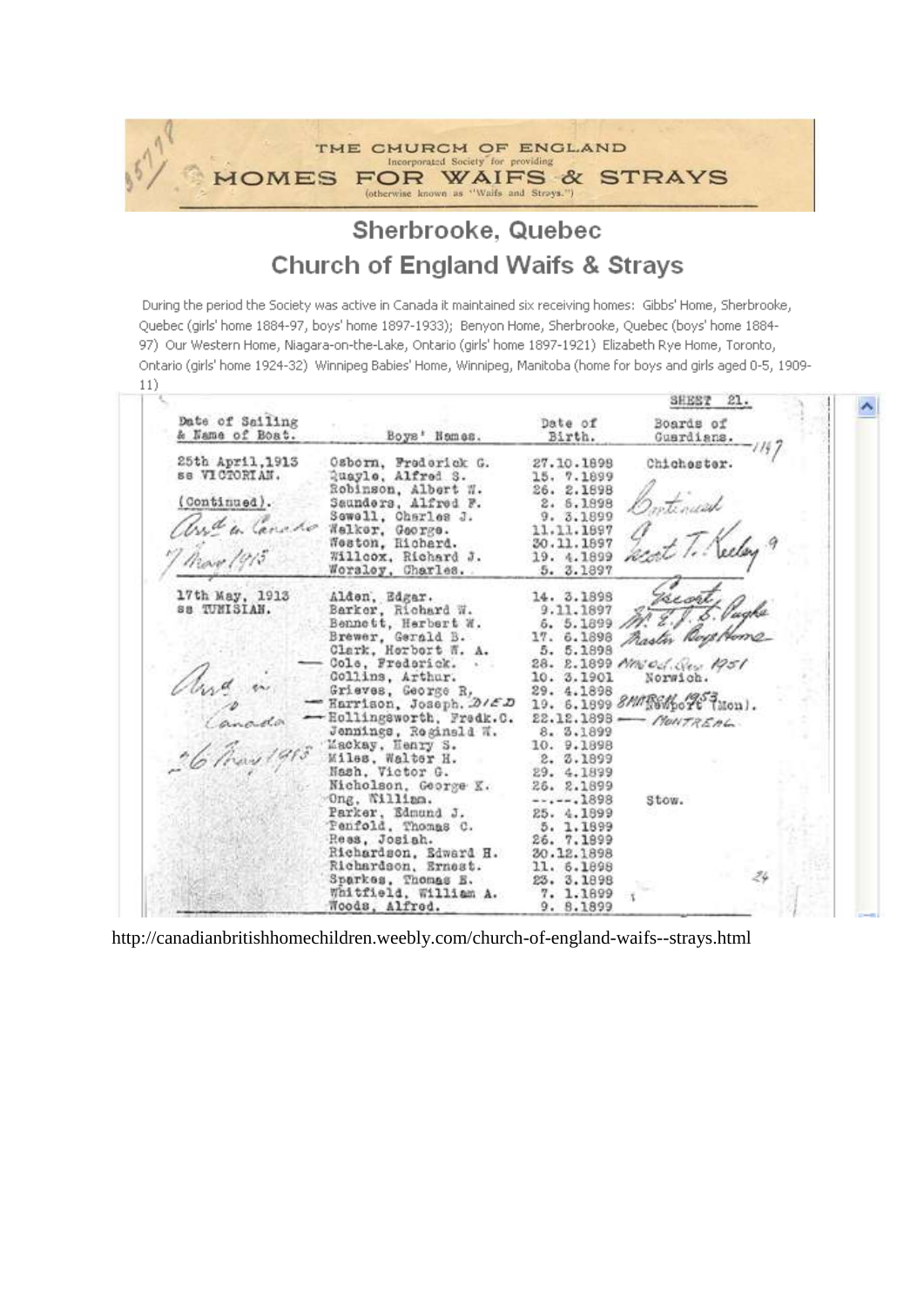# OUR WAIFS & STRAYS.

The Monthly Paper of the Church of<br>England Central Society for Providing Homes for Waifs and Strays.

No. 16.-New Series.]

AUGUST, 1885.

[Price One Penny.





The Gibbs' House on Bowen St, Sherbrooke, Quebec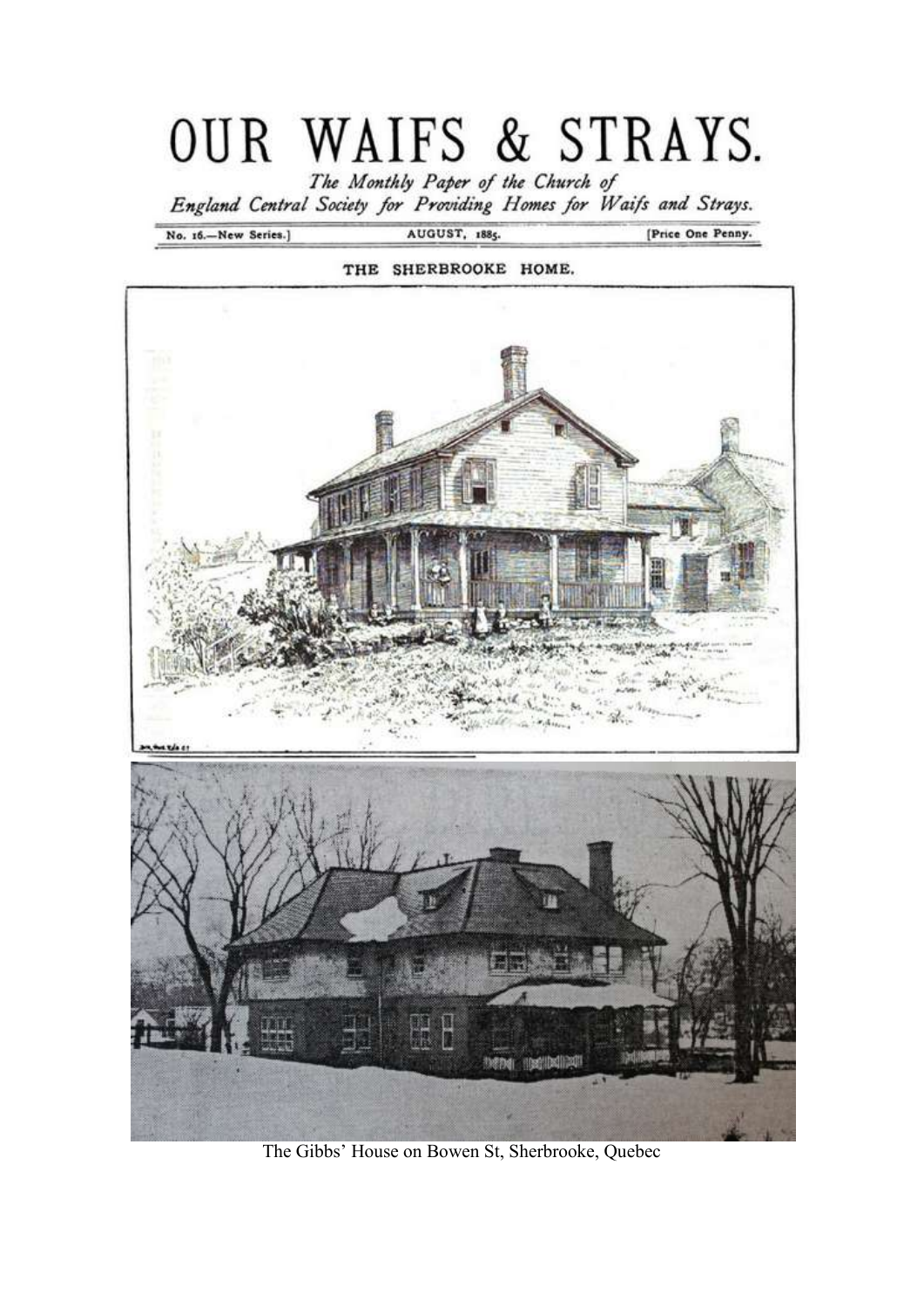